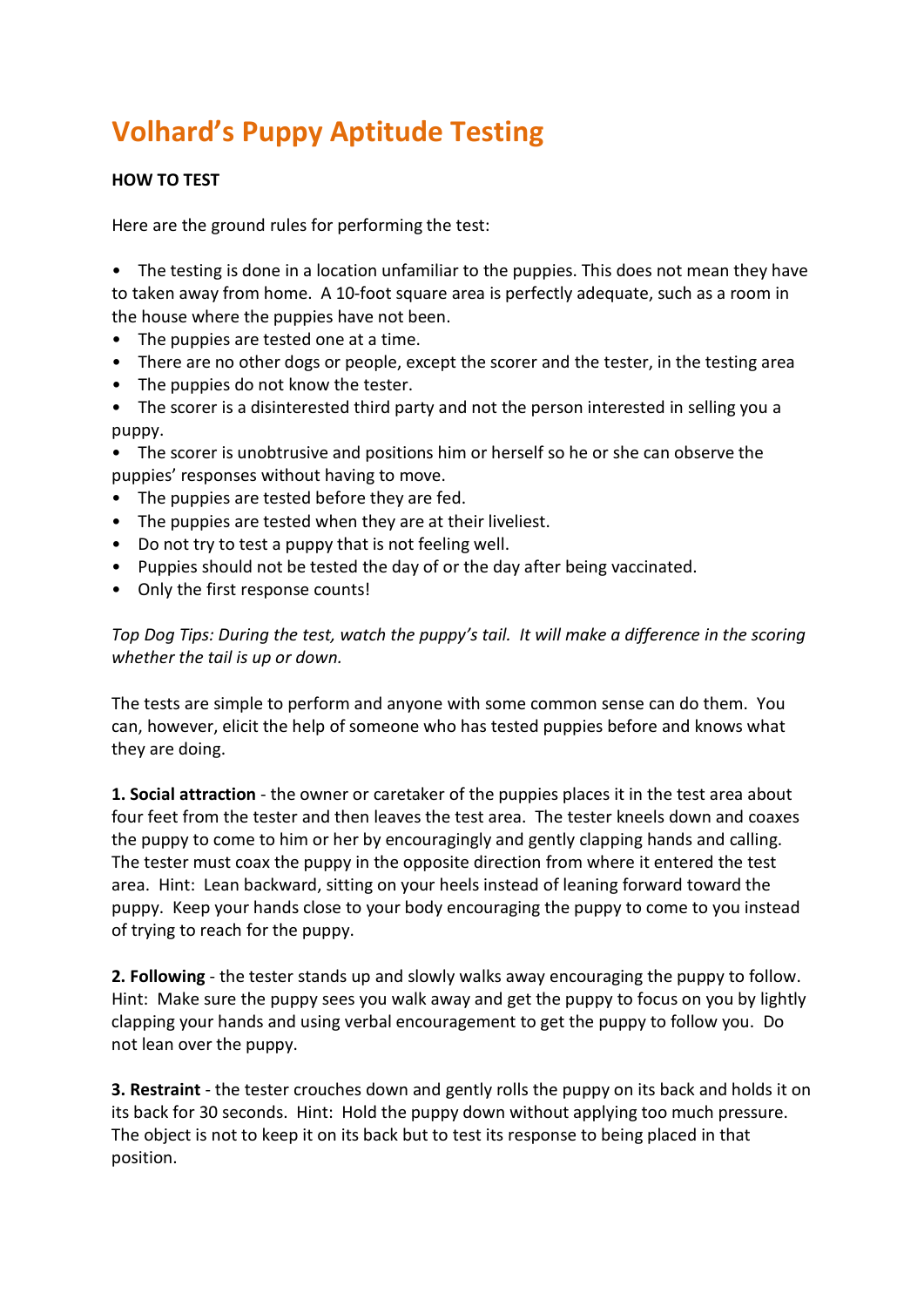**4. Social Dominance** - let the puppy stand up or sit and gently stroke it from the head to the back while you crouch beside it. See if it will lick your face, an indication of a forgiving nature. Continue stroking until you see a behaviour you can score. Hint: When you crouch next to the puppy avoid leaning or hovering over the puppy. Have the puppy at your side with both of you facing in the same direction.

Top Dog Tips: During testing maintain a positive, upbeat and friendly attitude toward the puppies. Try to get each puppy to interact with you to bring out the best in him or her. Make the test a pleasant experience for the puppy.

**5. Elevation Dominance** - the tester cradles the puppy with both hands, supporting the puppy under its chest and gently lifts it two feet off the ground and holds it there for 30 seconds.

**6. Retrieving -** the tester crouches beside the puppy and attracts its attention with a crumpled up piece of paper. When the puppy shows some interest, the tester throws the paper no more than four feet in front of the puppy encouraging it to retrieve the paper.

**7. Touch Sensitivity** - the tester locates the webbing of one the puppy's front paws and presses it lightly between his index finger and thumb. The tester gradually increases pressure while counting to ten and stops when the puppy pulls away or shows signs of discomfort.

**8. Sound Sensitivity** - the puppy is placed in the centre of the testing area and an assistant stationed at the perimeter makes a sharp noise, such as banging a metal spoon on the bottom of a metal pan.

**9. Sight Sensitivity** - the puppy is placed in the centre of the testing area. The tester ties a string around a bath towel and jerks it across the floor, two feet away from the puppy.

**10. Stability** - an umbrella is opened about five feet from the puppy and gently placed on the ground.

## **SCORING THE RESULTS**

Following are the responses you will see and the score assigned to each particular response. You will see some variations and will have to make a judgment on what score to give them.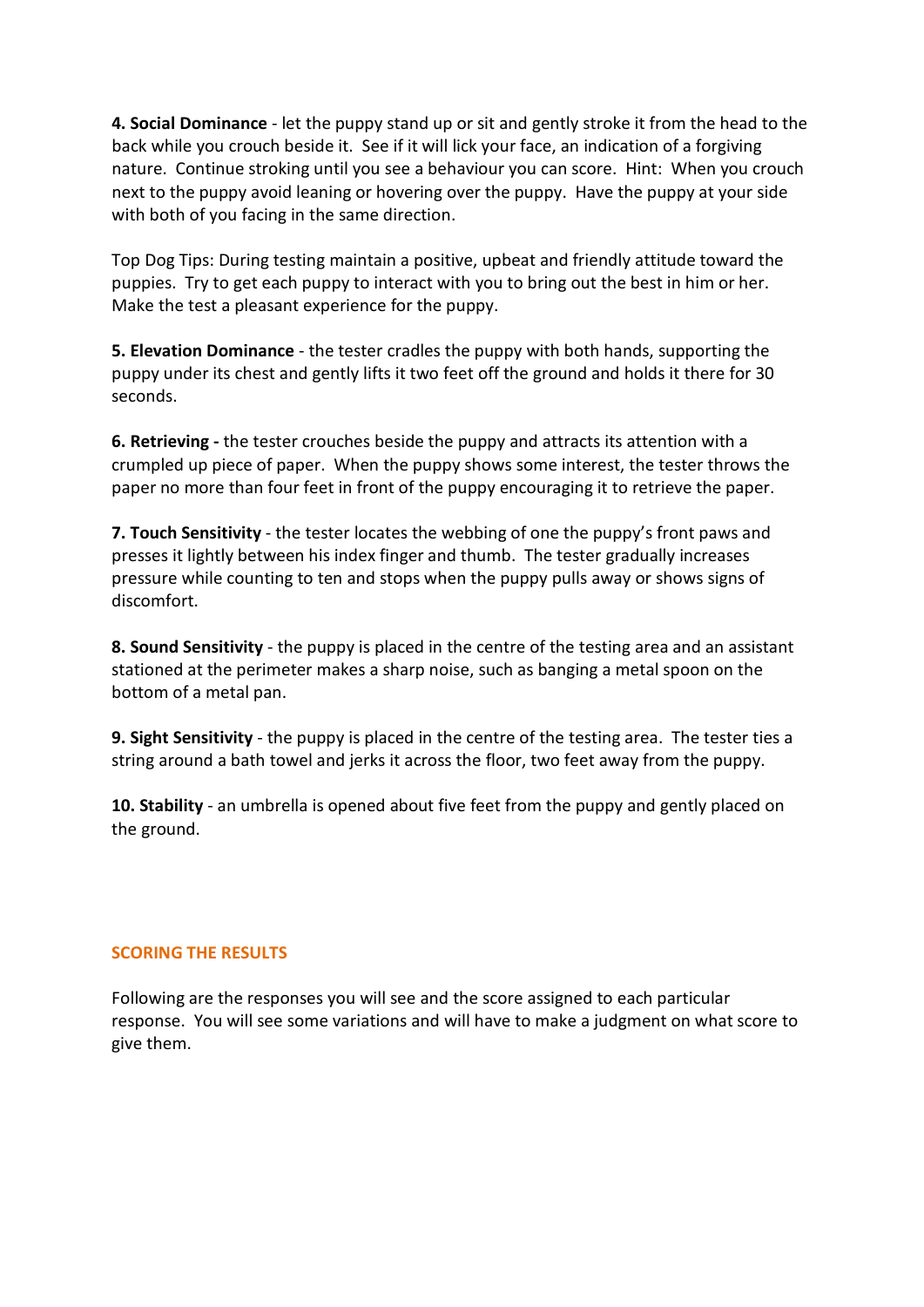| <b>Test</b>                          | <b>Response</b>                                       | <b>Score</b>   |
|--------------------------------------|-------------------------------------------------------|----------------|
| SOCIAL ATTRACTION                    | Came readily, tail up, jumped, bit at hands           | 1              |
|                                      | Came readily, tail up, pawed, licked at hands         | 2              |
|                                      | Came readily, tail up                                 | 3              |
|                                      | Came readily, tail down                               | 4              |
|                                      | Came hesitantly, tail down                            | 5              |
|                                      | Didn't come at all                                    | 6              |
| <b>FOLLOWING</b>                     | Followed readily, tail up, got underfoot, bit at feet | 1              |
|                                      | Followed readily, tail up, got underfoot              | $\overline{2}$ |
|                                      | Followed readily, tail up                             | 3              |
|                                      | Followed readily, tail down                           | 4              |
|                                      | Followed hesitantly, tail down                        | 5              |
|                                      | Did not follow or went away                           | 6              |
| <b>RESTRAINT</b>                     | Struggled fiercely, flailed, bit                      | 1              |
|                                      | Struggled fiercely, flailed                           | $\overline{2}$ |
|                                      | Settled, struggled, settled with some eye contact     | 3              |
|                                      | Struggled, then settled                               | 4              |
|                                      | No struggle                                           | 5              |
|                                      | No struggle, strained to avoid eye contact            | 6              |
| <b>SOCIAL DOMINANCE</b>              | Jumped, pawed, bit, growled                           | 1              |
|                                      | Jumped, pawed                                         | $\overline{2}$ |
|                                      | Cuddled up to tester and tried to lick face           | 3              |
|                                      | Squirmed, licked at hands                             | 4              |
|                                      | Rolled over, licked at hands                          | 5              |
|                                      | Went away and stayed away                             | 6              |
| <b>ELEVATION</b><br><b>DOMINANCE</b> | Struggled fiercely, tried to bite                     | 1              |
|                                      | Struggled fiercely                                    | $\overline{2}$ |
|                                      | Struggled, settled, struggled, settled                | 3              |
|                                      | No struggle, relaxed                                  | 4              |
|                                      | No struggle, body stiff                               | 5              |
|                                      | No struggle, froze                                    | 6              |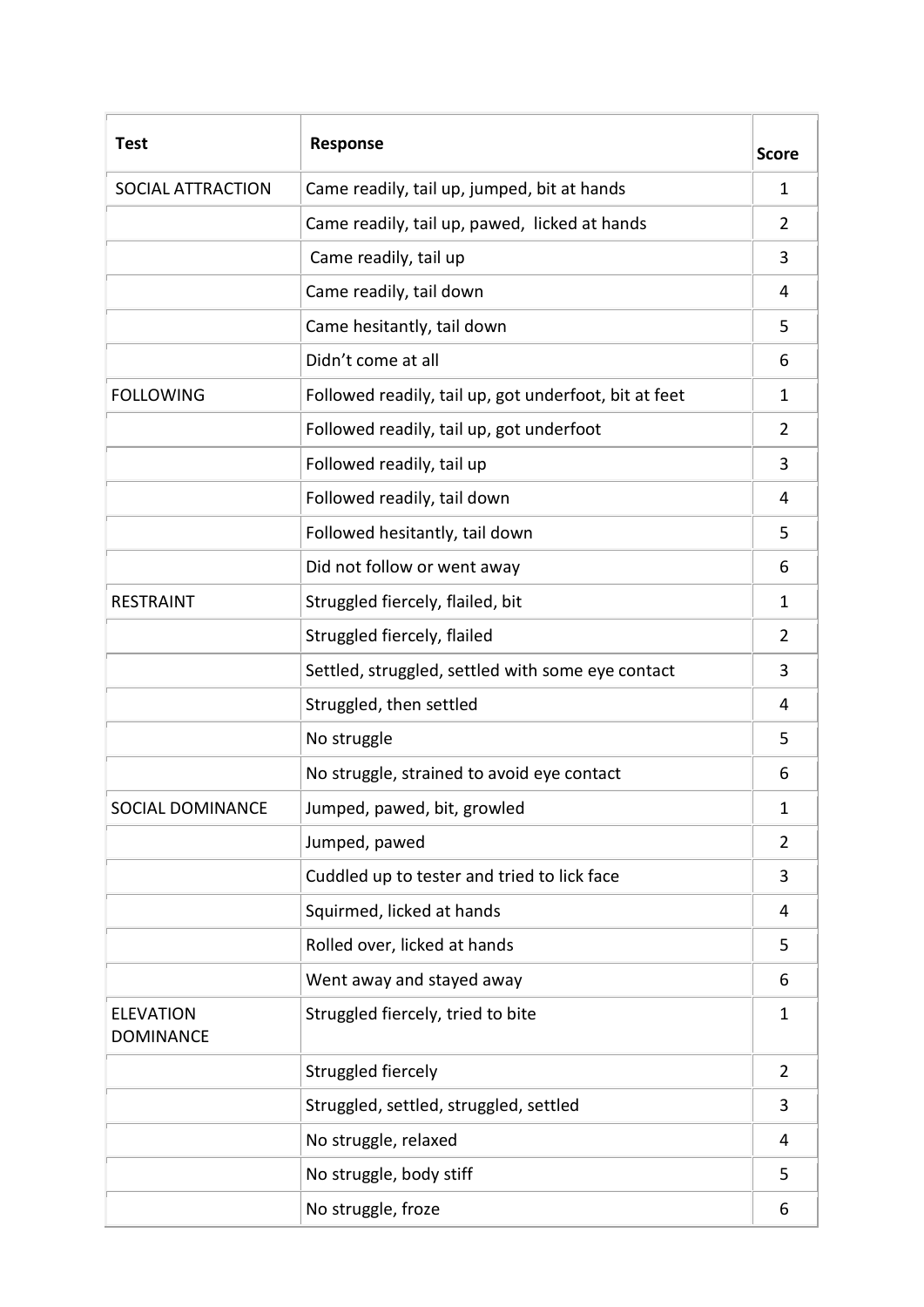| <b>RETRIEVING</b>        | Chased object, picked it up and ran away                       | $\mathbf{1}$   |
|--------------------------|----------------------------------------------------------------|----------------|
|                          | Chased object, stood over it and did not return                | 2              |
|                          | Chased object, picked it up and returned with it to<br>tester  | 3              |
|                          | Chased object and returned without it to tester                | 4              |
|                          | Started to chase object, lost interest                         | 5              |
|                          | Does not chase object                                          | 6              |
| <b>TOUCH SENSITIVITY</b> | 8-10 count before response                                     | 1.             |
|                          | 6-8 count before response                                      | $\overline{2}$ |
|                          | 5-6 count before response                                      | 3              |
|                          | 3-5 count before response                                      | 4              |
|                          | 2-3 count before response                                      | 5              |
|                          | 1-2 count before response                                      | 6              |
| <b>SOUND SENSITIVITY</b> | Listened, located sound and ran toward it barking              | 1              |
|                          | Listened, located sound and walked slowly toward it            | 2              |
|                          | Listened, located sound and showed curiosity                   | 3              |
|                          | Listened and located sound                                     | 4              |
|                          | Cringed, backed off and hid behind tester<br>5                 | 5              |
|                          | Ignored sound and showed no curiosity                          | 6              |
| <b>SIGHT SENSITIVITY</b> | Looked, attacked and bit object                                | 1              |
|                          | Looked and put feet on object and put mouth on it              | 2              |
|                          | Looked with curiosity and attempted to investigate, tail<br>up | 3              |
|                          | Looked with curiosity, tail down                               | 4              |
|                          | Ran away or hid behind tester                                  | 5              |
|                          | Hid behind tester                                              | 6              |
| <b>STABILITY</b>         | Looked and ran to the umbrella, mouthing or biting it          | 1              |
|                          | Looked and walked to the umbrella, smelling it<br>cautiously   | 2              |
|                          | Looked and went to investigate                                 | 3              |
|                          | Sat and looked, but did not move toward the umbrella           | 4              |
|                          | Showed little or no interest                                   | 5              |
|                          | Ran away from the umbrella                                     | 6              |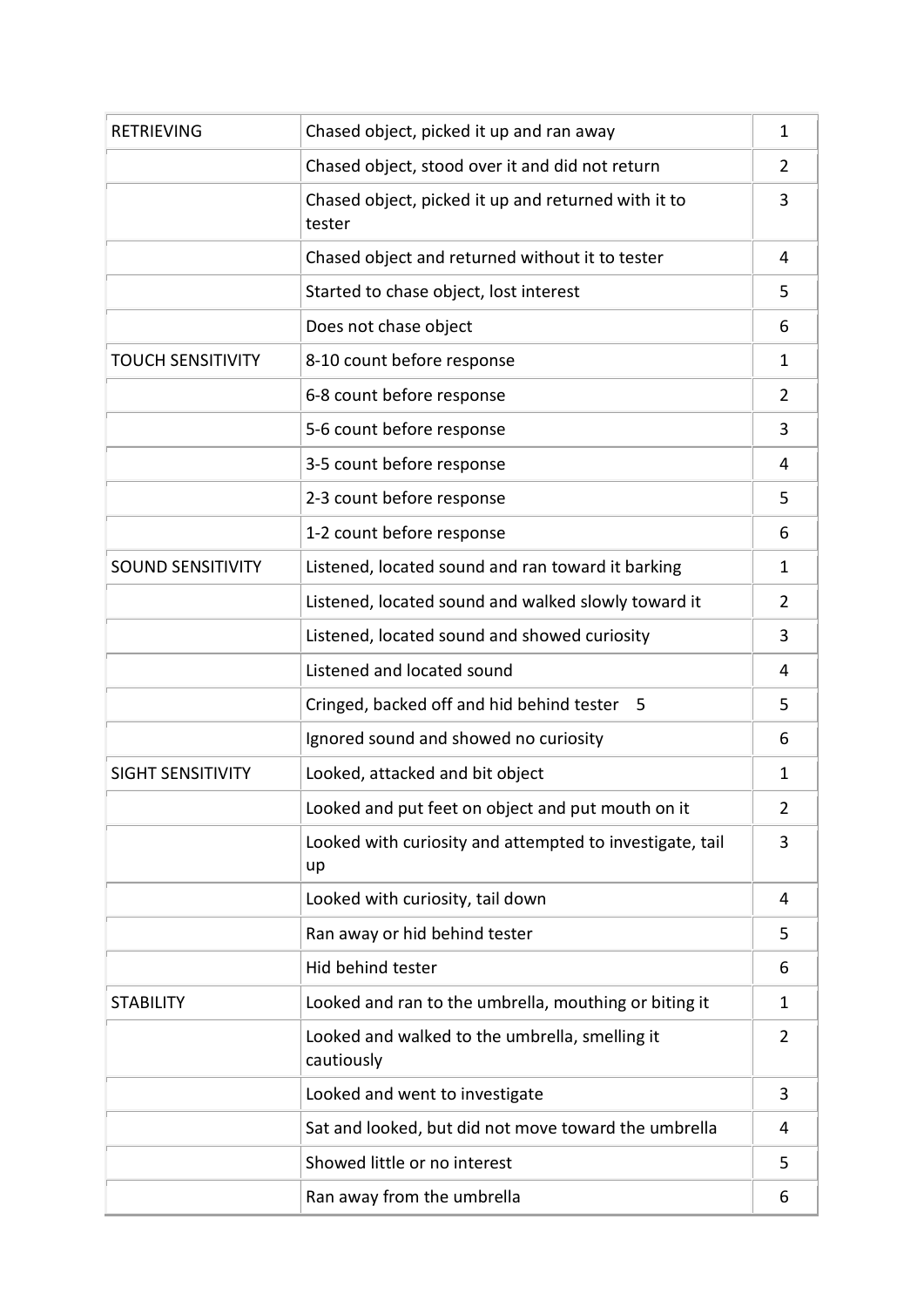## **WHAT DO THE SCORES MEAN?**

The scores are interpreted as follows:

## **Mostly 1's**

Strong desire to be pack leader and is not shy about bucking for a promotion Has a predisposition to be aggressive to people and other dogs and will bite Should only be placed into a very experienced home where the dog will be trained and worked on a regular basis

*Top Dog Tips: Stay away from the puppy with a lot of 1's or 2's. It has lots of leadership aspirations and may be difficult to manage. This puppy needs an experienced home. Not good with children.*

#### **Mostly 2's**

Also has leadership aspirations May be hard to manage and has the capacity to bite Has lots of self-confidence Should not be placed into an inexperienced home Too unruly to be good with children and elderly people, or other animals Needs strict schedule, loads of exercise and lots of training Has the potential to be a great show dog with someone who understands dog behavior

#### **Mostly 3's**

Can be a high-energy dog and may need lots of exercise Good with people and other animals Can be a bit of a handful to live with Needs training, does very well at it and learns quickly Great dog for second time owner.

#### **Mostly 4's**

The kind of dog that makes the perfect pet

Best choice for the first time owner.

Rarely will buck for a promotion in the family

Easy to train, and rather quiet.

Good with elderly people, children, although may need protection from the children Choose this pup, take it to obedience classes, and you'll be the star, without having to do too much work!

*Titbits: The puppy with mostly 3's and 4's can be quite a handful, but should be good with children and does well with training. Energy needs to be dispersed with plenty of exercise.*

## **Mostly 5's**

Fearful, shy and needs special handling